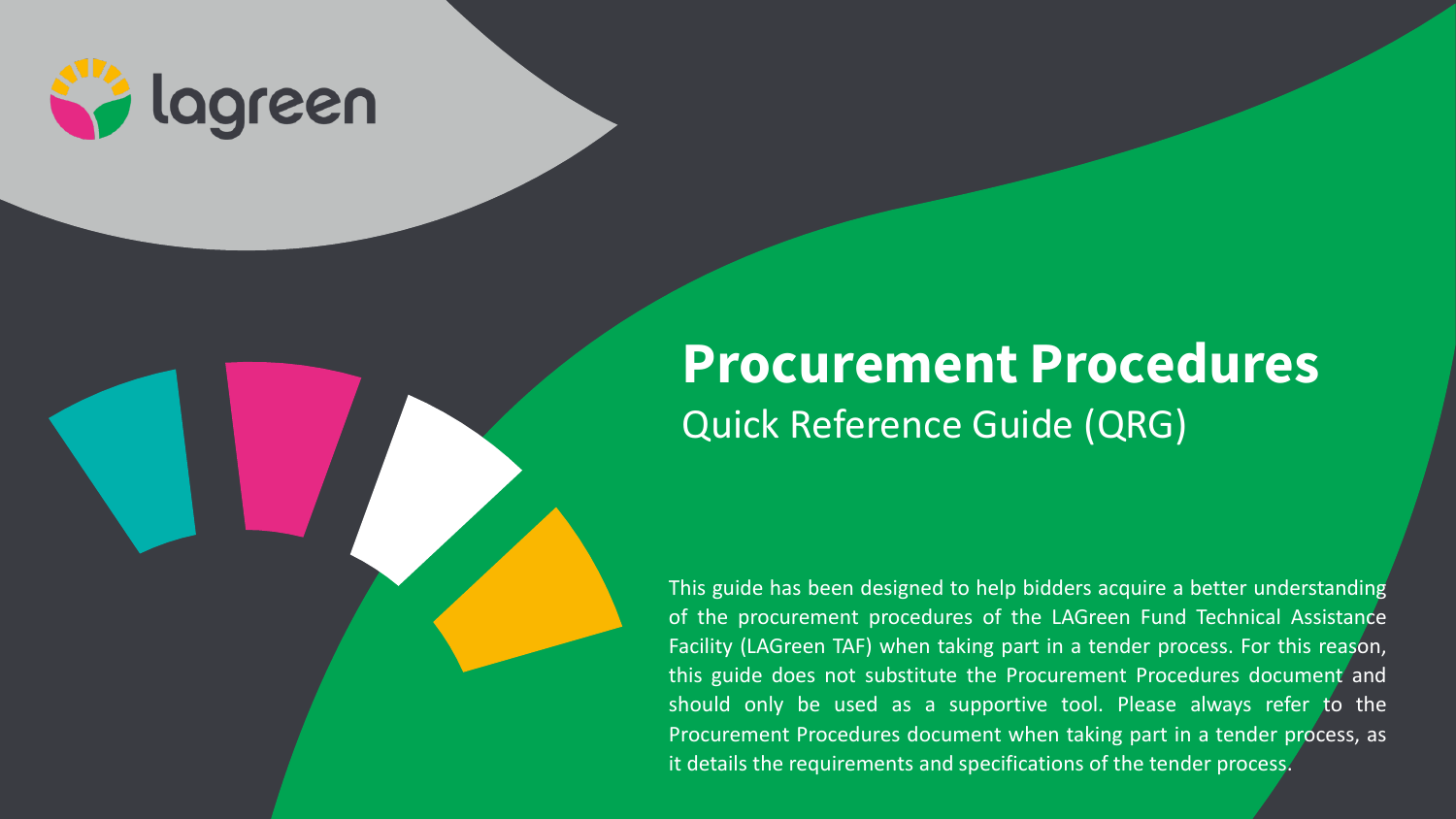**Content**



procedures



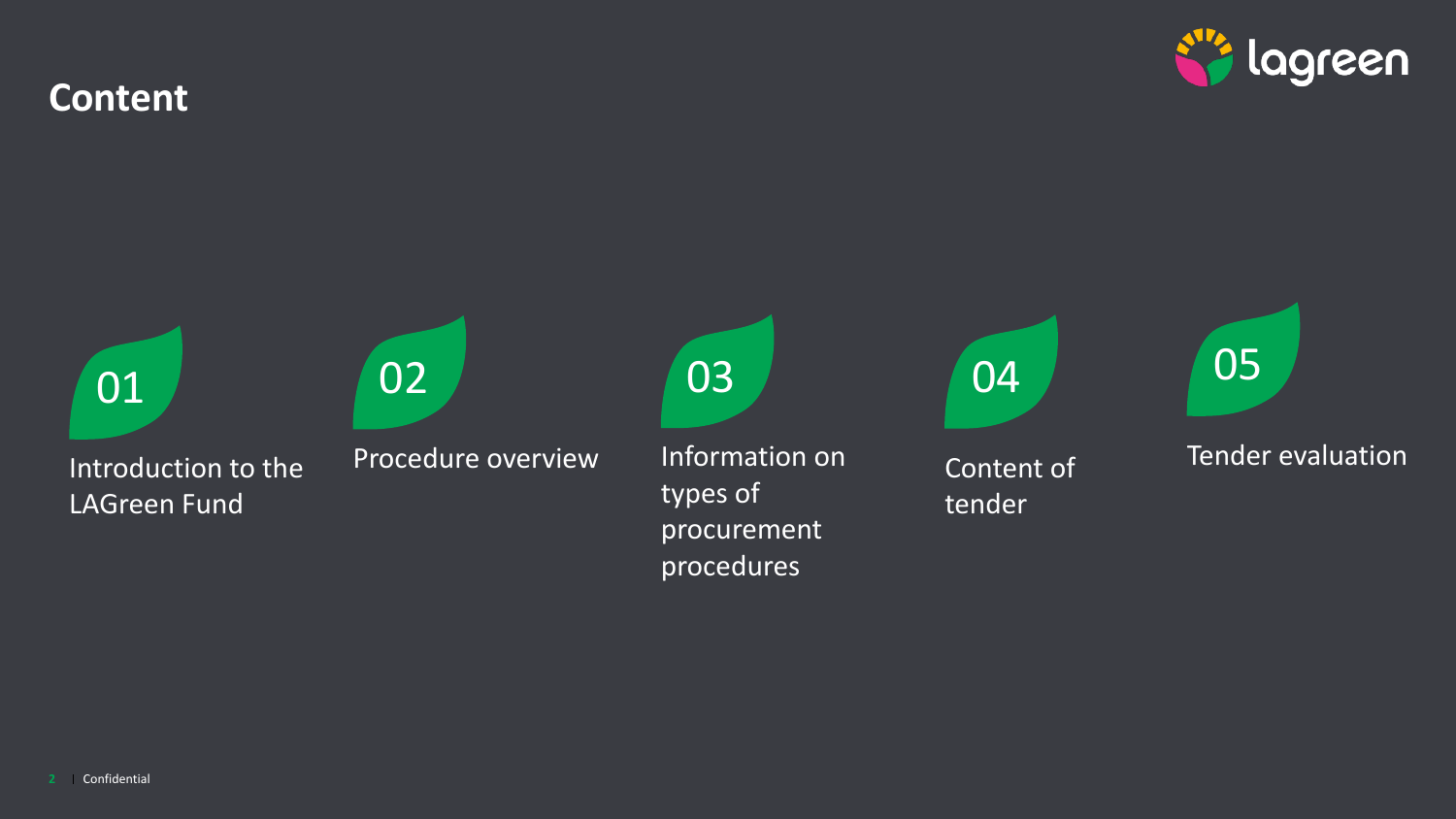

#### **Introduction to the LAGreen Fund**



The Fund aims to promote and contribute to the establishment of the proper conditions for the green bond issuance in Latin America and the Caribbean, supporting the transition towards sustainable capital markets.



Ease access to green bonds for corporates, financial institutions, projects and public sector entities



Promote high impact standards for green bonds, both in terms of the impact of the projects supported and in terms of green credentials, reporting, and impact assessment.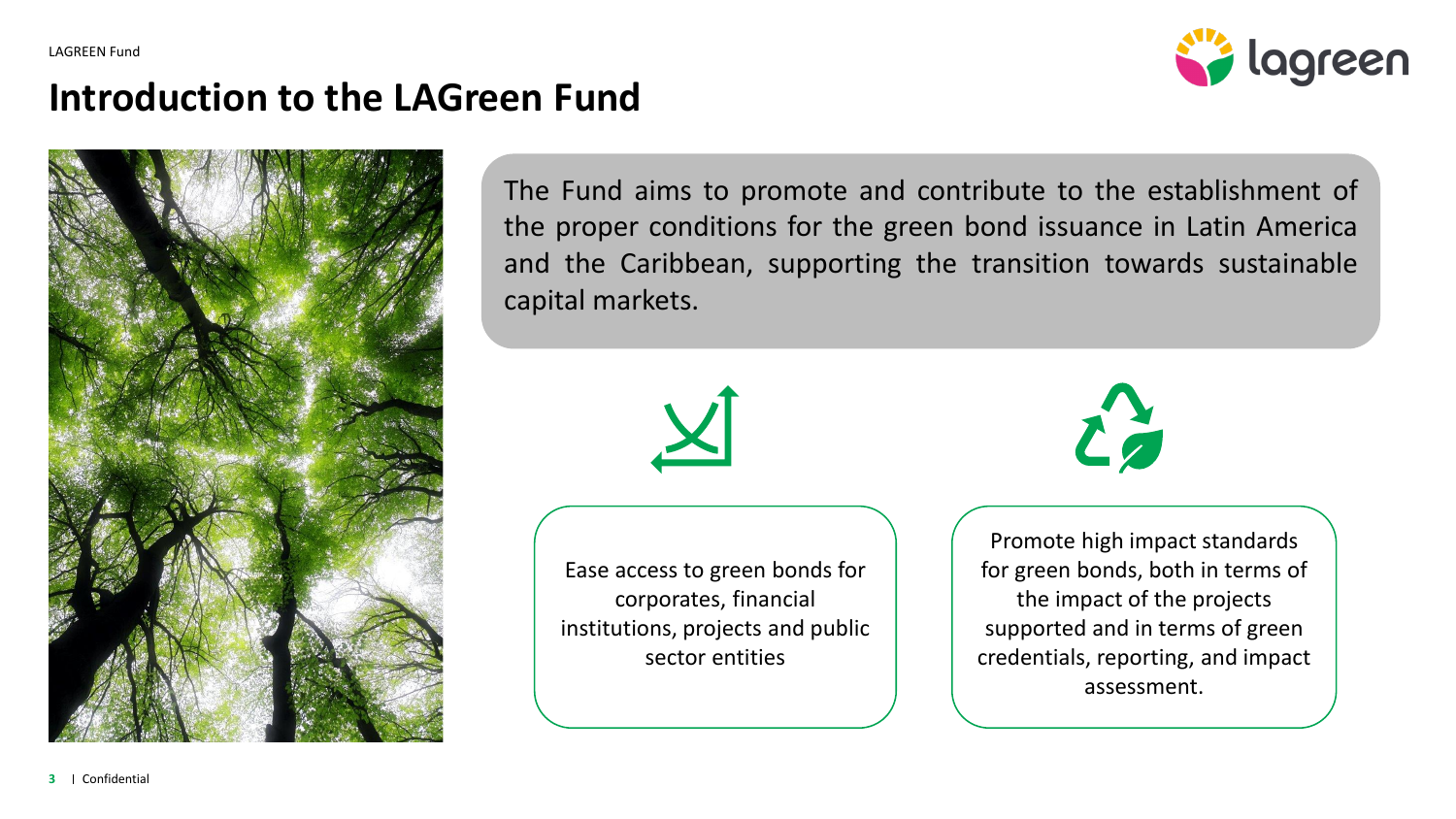### **Procedure Overview**



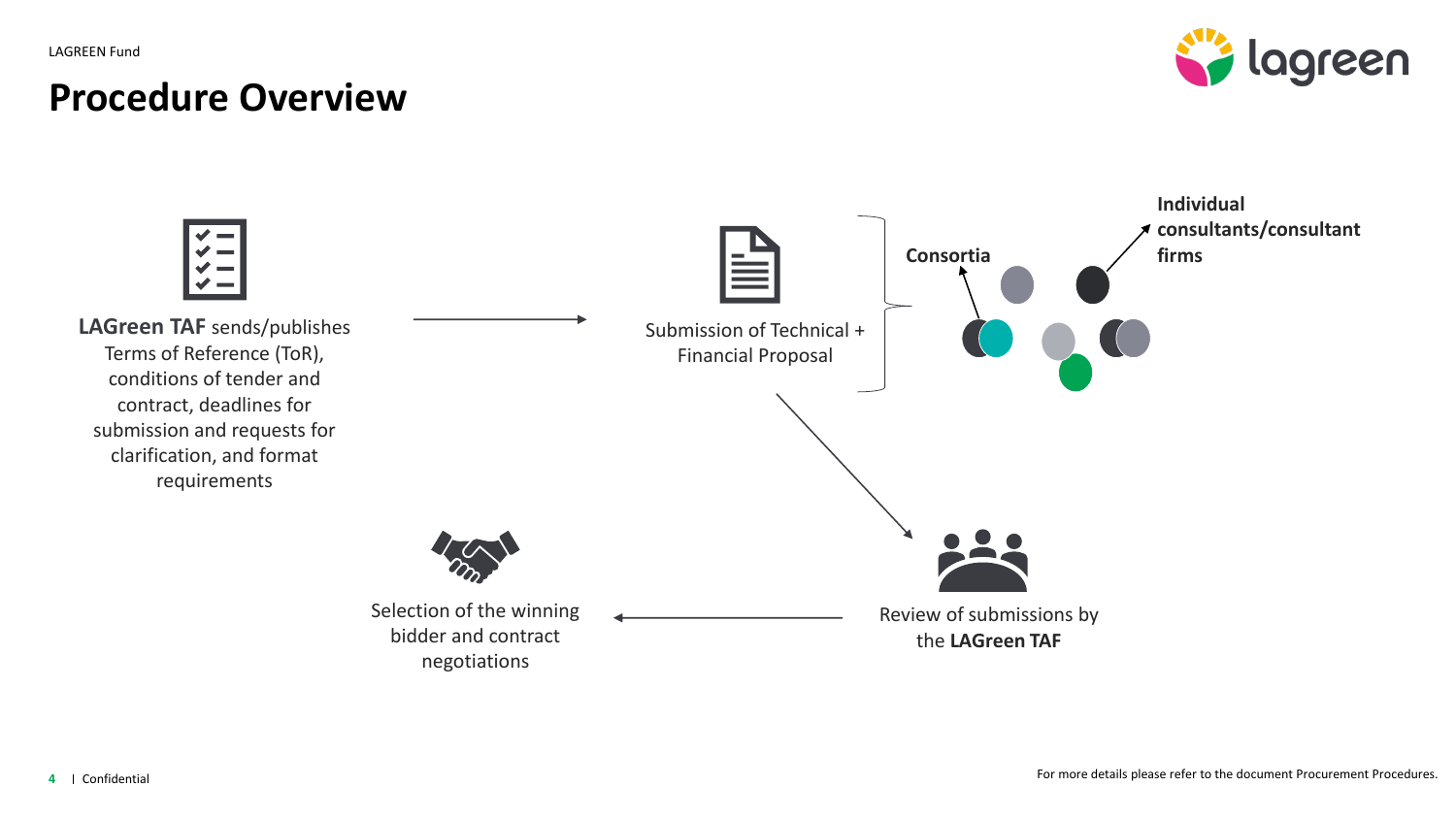

## **Procedure Overview: General Steps**

|                                          | <b>Procurement by</b><br><b>LAGreen TAF</b>                                                                                           | <b>Submission of Tender</b><br>by the Consultant                                                                                                                                                                                                                                                 | <b>Evaluation and</b><br><b>Remuneration</b>                                                                                                                                                                                                                                                         |
|------------------------------------------|---------------------------------------------------------------------------------------------------------------------------------------|--------------------------------------------------------------------------------------------------------------------------------------------------------------------------------------------------------------------------------------------------------------------------------------------------|------------------------------------------------------------------------------------------------------------------------------------------------------------------------------------------------------------------------------------------------------------------------------------------------------|
|                                          |                                                                                                                                       |                                                                                                                                                                                                                                                                                                  | Four-step approach                                                                                                                                                                                                                                                                                   |
| <b>Procurement</b><br>Procedure Overview | Types of procurement:<br>- Open Tendering<br>- Selective Tendering<br>- Single Sourcing<br><b>Exceptions:</b><br>Fast-track procedure | <b>Submission of Tender</b><br>via two separate<br>e-mails:<br>1. Counterparty<br>Identification Sheet, and<br><b>Technical Proposal</b><br>2. Financial Proposal<br>Important: No<br>information related to<br>the financial proposal is<br>to be included in the<br><b>Technical Proposal.</b> | 1. Evaluation of the<br><b>Technical Proposal on</b><br>submission date.<br>Quality evaluated under<br>award criteria.<br>2. Interviews with the<br>short-listed candidates.<br>3. Evaluation of the<br>financial proposal for<br>bidders who obtained a<br>mínimum of 60 points in<br>Step 1 and 2. |
|                                          |                                                                                                                                       |                                                                                                                                                                                                                                                                                                  | 4. Selection of the<br>winning bidder.<br>Contract negotiations.                                                                                                                                                                                                                                     |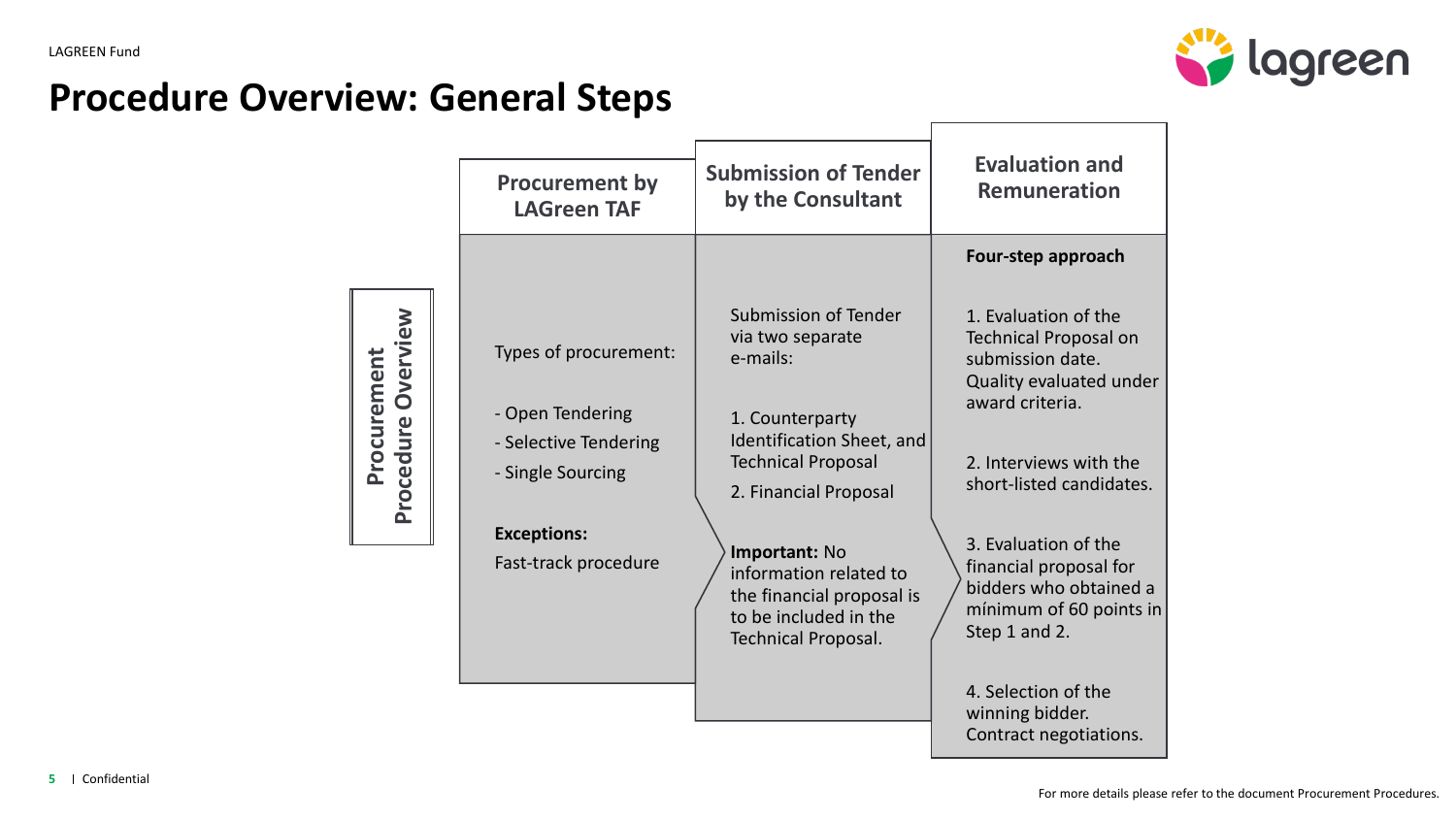

## **Information on Types of Procurement Procedures**

#### **Open Tendering**

Public, competitive tendering process allowing all interested parties to submit tenders. Tender notice published in an official procurement Journal, e.g. Devex and on the TAF Website.

#### **Selective Tendering**

LAGreen TAF shortlists a number of candidates and approaches them with a Request for Proposals (RfP).

#### **Single Sourcing**

LAGreen TAF approaches a service provider with a track record in the geographical and technical area with the ToR and requests a technical and financial proposal.





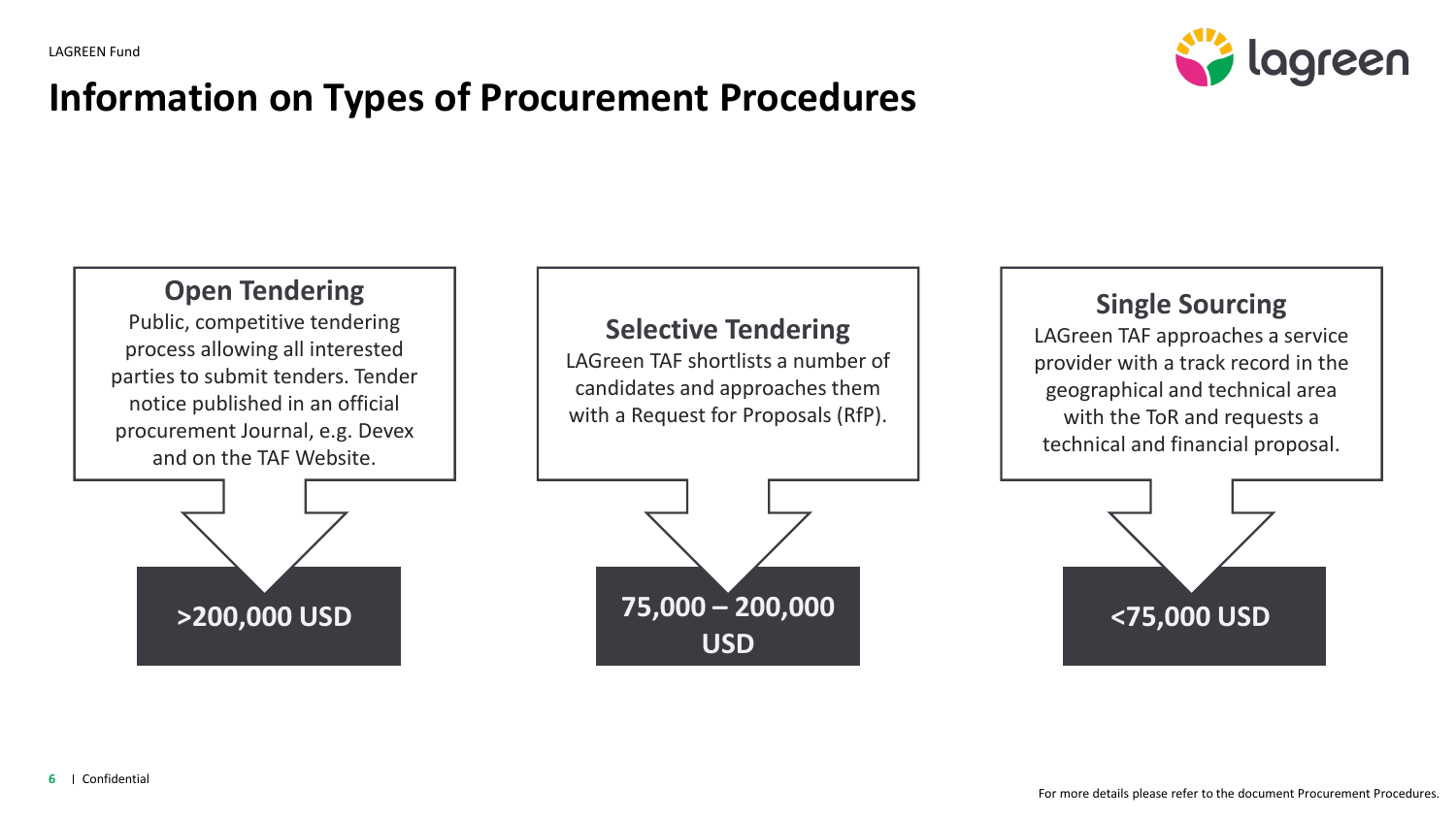

### **Content of Tender: Overview**

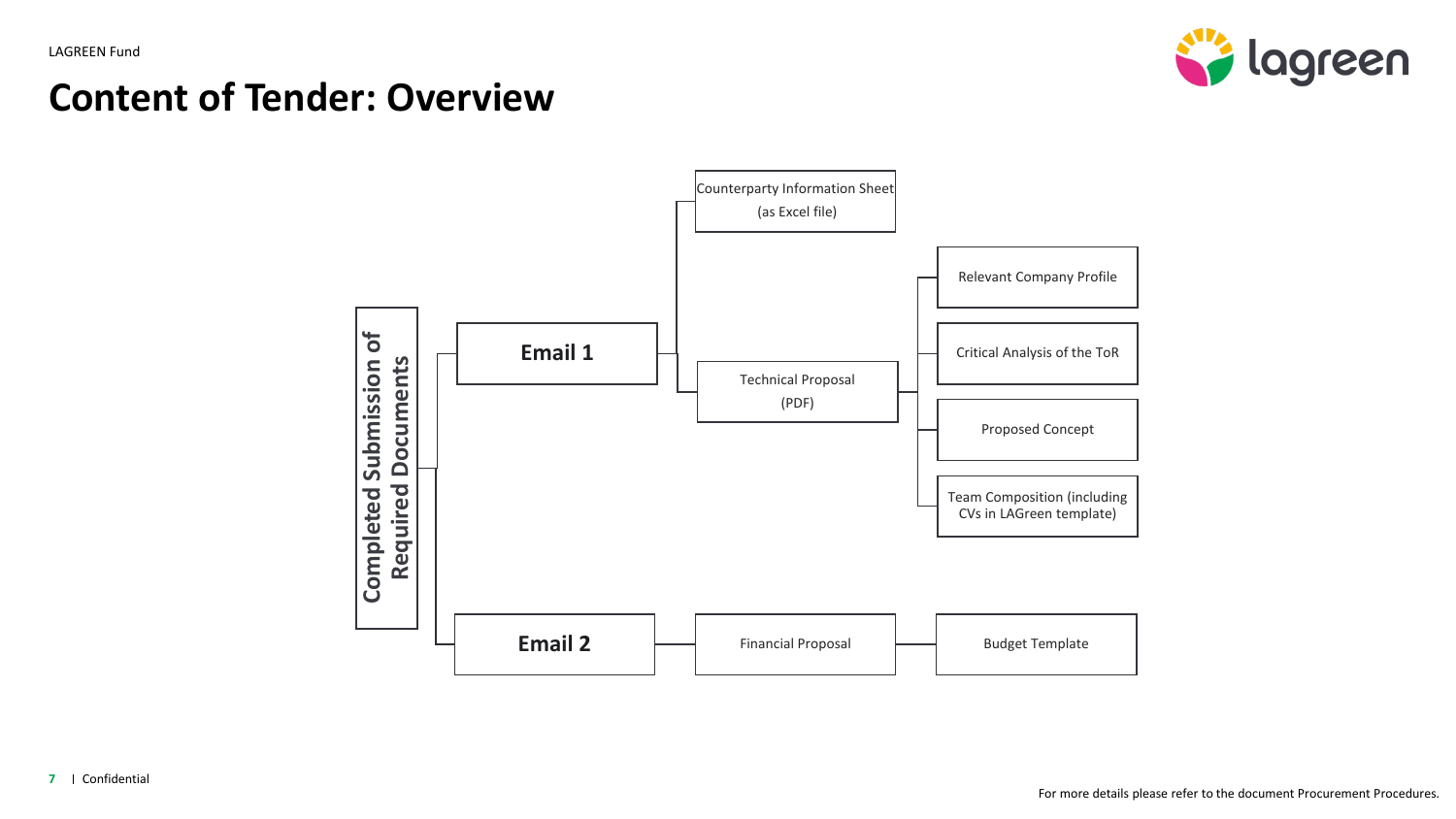

## **Content of Tender: Technical Proposal**

| Ι.<br>Relevant Company/Consortium<br>Profile | ΙΙ.<br>Analysis of the ToR                          |  |
|----------------------------------------------|-----------------------------------------------------|--|
| <b>Technical Proposal</b>                    |                                                     |  |
| Ш.<br><b>Proposed Concept</b>                | IV.<br>Qualification and Composition of the<br>Team |  |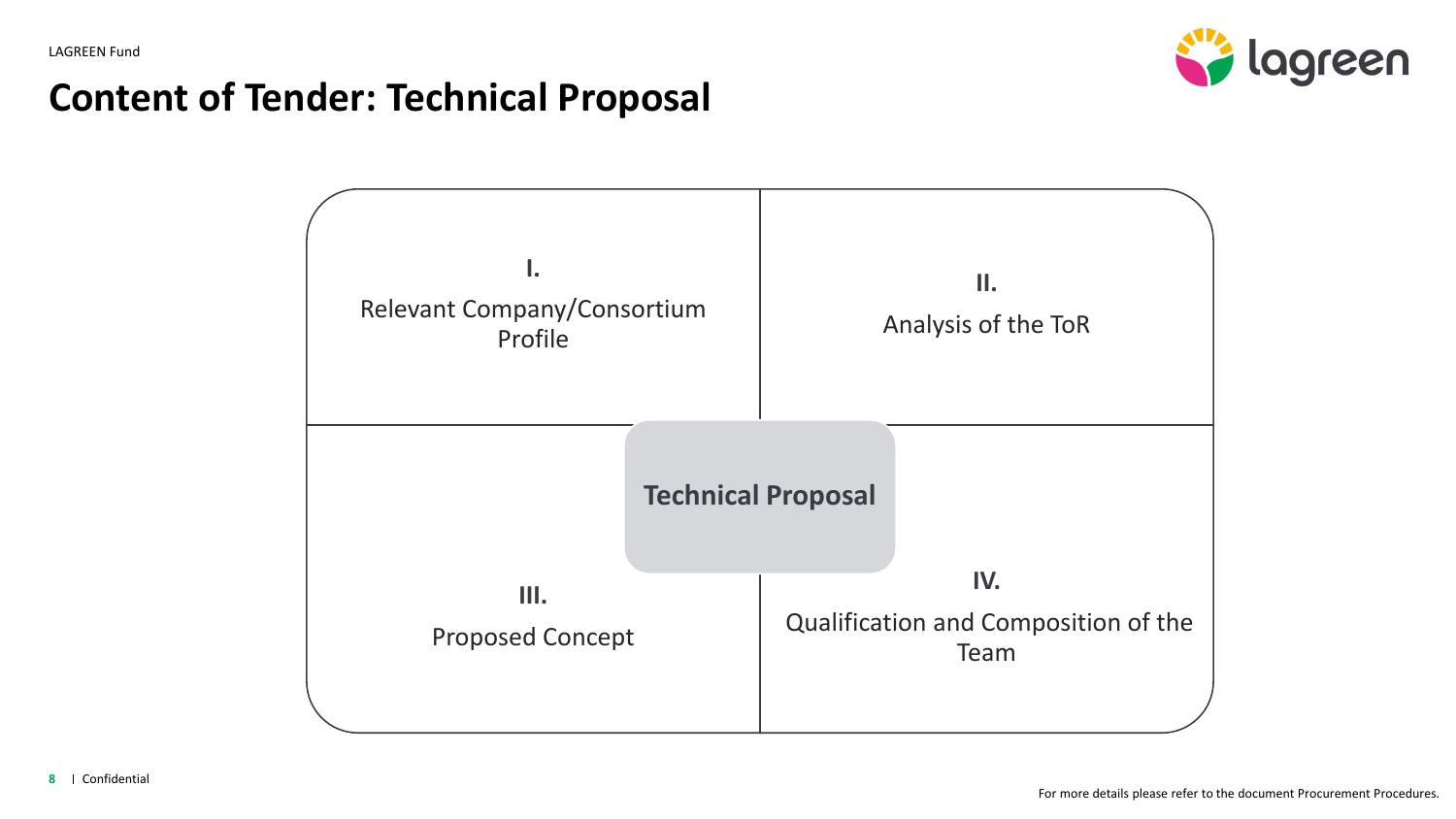

#### **Tender Evaluation: Overview**

**2**

#### **Prequalification - Evaluation of Technical Proposal**

The quality of the Technical Proposal will be evaluated according to the award criteria listed under chapter 6 "Award Criteria" in the Procurement Procedures document.

#### **Interviews with short-listed candidates**

The results of the interview will be included in the tender evaluation.



#### **Evaluation of the Financial Proposal**

The financial proposal will only be opened for bidders who obtained a minimum of 60 points on their technical proposal (including interviews).



#### **Selection of the winning bidder and contract negotiations**

The number of points given for the financial proposal will be added to the number of points awarded for the technical proposal. The tender with the highest total number of points will be considered the winning tender.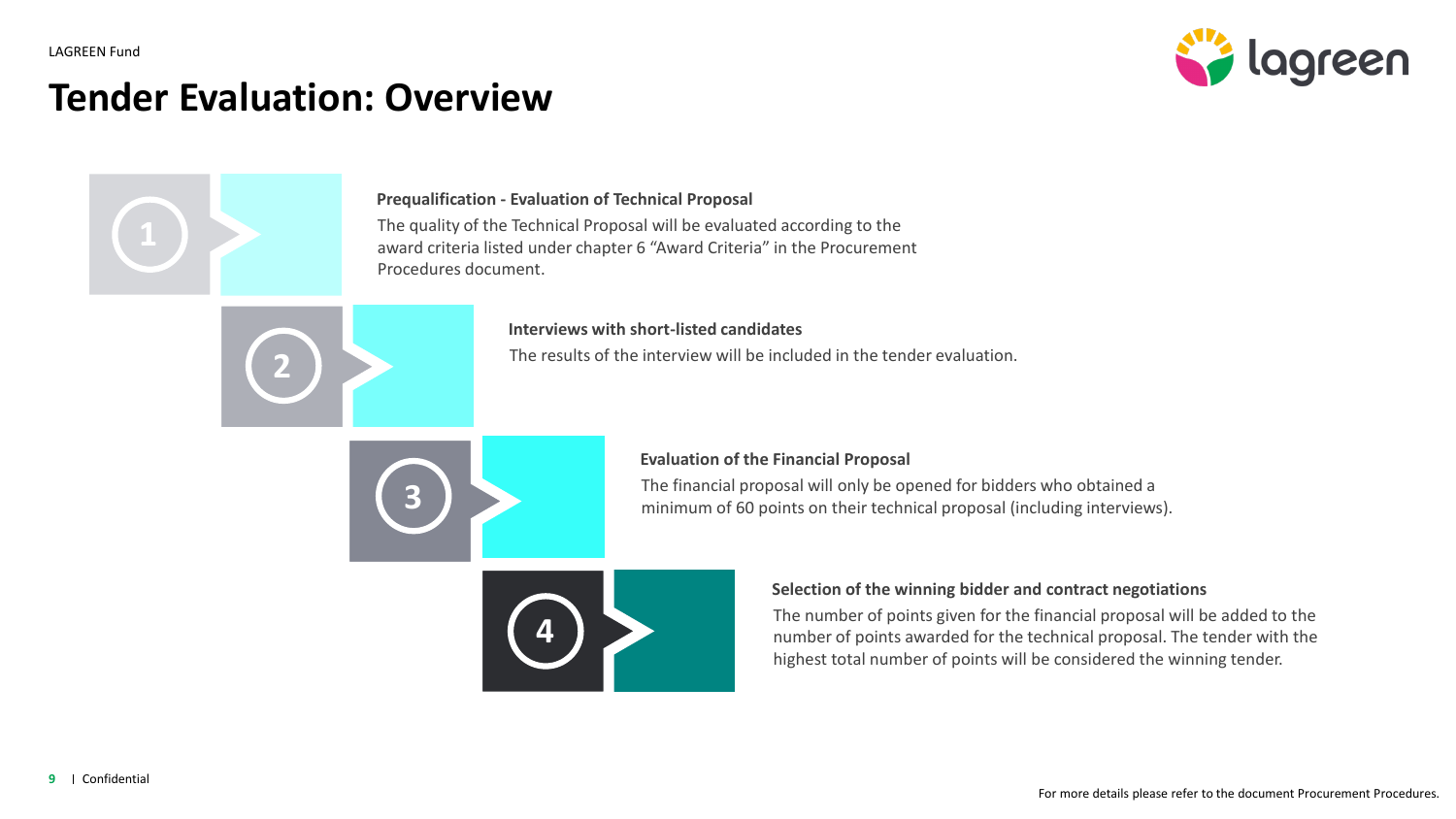

### **Tender Evaluation: Award Criteria**